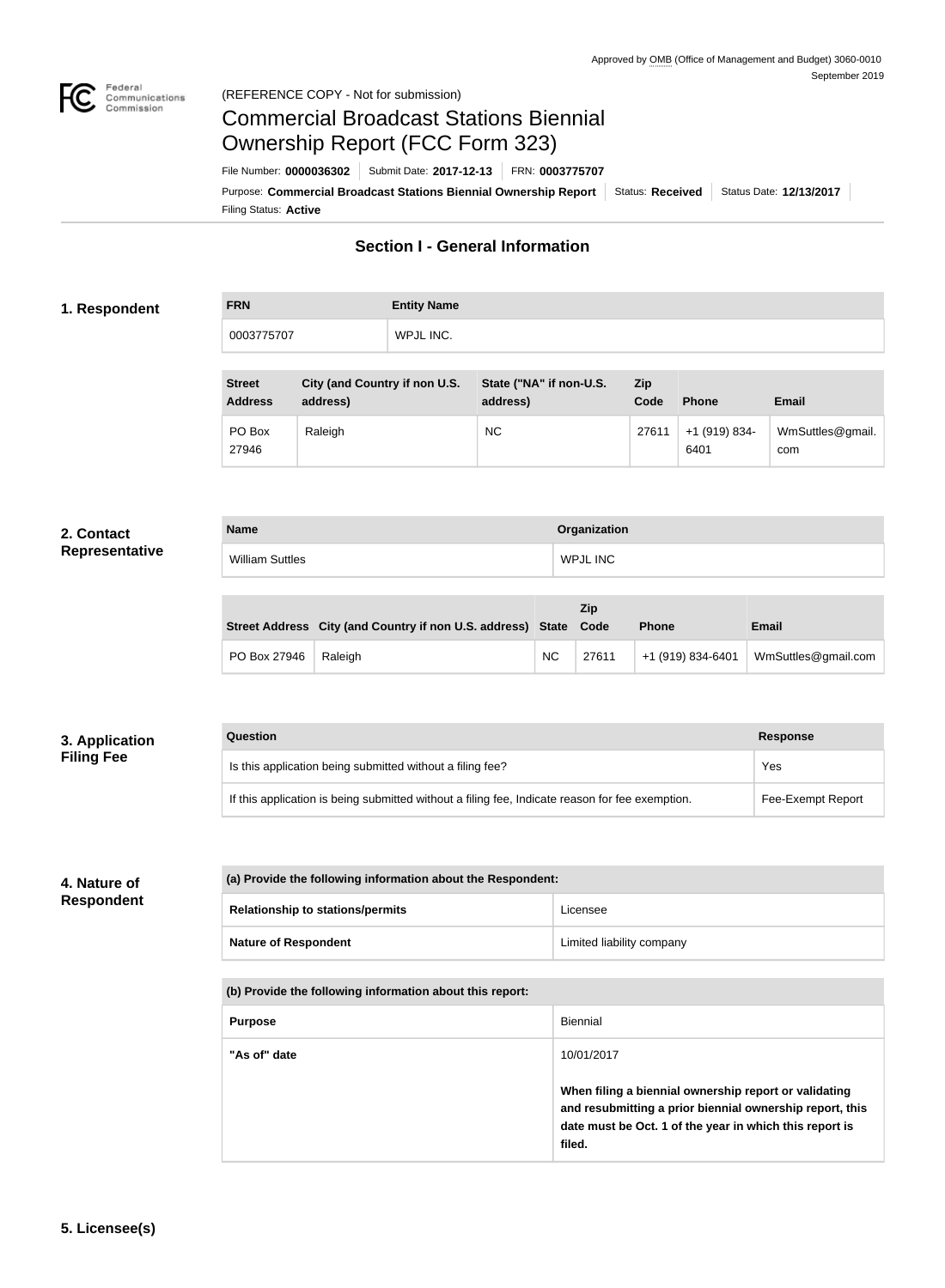**and Station(s)**

**Respondent is filing this report to cover the following Licensee(s) and station(s):**

| <b>Licensee/Permittee Name</b> |                  |                | <b>FRN</b>   |                |
|--------------------------------|------------------|----------------|--------------|----------------|
| WPJL INC.                      |                  | 0003775707     |              |                |
|                                |                  |                |              |                |
| Fac. ID No.                    | <b>Call Sign</b> | <b>City</b>    | <b>State</b> | <b>Service</b> |
| 73884                          | <b>WPJL</b>      | <b>RALEIGH</b> | <b>NC</b>    | AM             |

# **Section II – Biennial Ownership Information**

| 1.47 C.F.R.<br><b>Section 73.3613</b><br>and Other<br><b>Documents</b>                                                                                                                                                                                                                                                                                               |                              | stations, should select "Not Applicable" in response to this question.                         | Licensee Respondents that hold authorizations for one or more full power television, AM, and/or FM stations should list all<br>contracts and other instruments set forth in 47 C.F.R. Section 73.3613(a) through (c) for the facility or facilities listed on this<br>report. In addition, attributable Local Marketing Agreements (LMAs) and attributable Joint Sales Agreements (JSAs) must be<br>disclosed by the licensee of the brokering station on its ownership report. If the agreement is an attributable LMA, an<br>attributable JSA, or a network affiliation agreement, check the appropriate box. Otherwise, select "Other." Non-Licensee<br>Respondents, as well as Licensee Respondents that only hold authorizations for Class A television and/or low power television                                                                                                                           |
|----------------------------------------------------------------------------------------------------------------------------------------------------------------------------------------------------------------------------------------------------------------------------------------------------------------------------------------------------------------------|------------------------------|------------------------------------------------------------------------------------------------|--------------------------------------------------------------------------------------------------------------------------------------------------------------------------------------------------------------------------------------------------------------------------------------------------------------------------------------------------------------------------------------------------------------------------------------------------------------------------------------------------------------------------------------------------------------------------------------------------------------------------------------------------------------------------------------------------------------------------------------------------------------------------------------------------------------------------------------------------------------------------------------------------------------------|
|                                                                                                                                                                                                                                                                                                                                                                      | Not Applicable.              |                                                                                                |                                                                                                                                                                                                                                                                                                                                                                                                                                                                                                                                                                                                                                                                                                                                                                                                                                                                                                                    |
| 2. Ownership<br><b>Interests</b>                                                                                                                                                                                                                                                                                                                                     |                              |                                                                                                | (a) Ownership Interests. This Question requires Respondents to enter detailed information about ownership interests by<br>generating a series of subforms. Answer each question on each subform. The first subform listing should be for the Respondent<br>itself. If the Respondent is not a natural person, also list each of the officers, directors, stockholders, non-insulated partners,<br>non-insulated members, and any other persons or entities with a direct attributable interest in the Respondent pursuant to the<br>standards set forth in 47 C.F.R. Section 73.3555. (A "direct" interest is one that is not held through any intervening companies<br>or entities.) List each interest holder with a direct attributable interest in the Respondent separately.<br>Leave the percentage of total assets (Equity Debt Plus) field blank for an interest holder unless that interest holder has an |
|                                                                                                                                                                                                                                                                                                                                                                      | Section 73.3555, Note 2(i).  |                                                                                                | attributable interest in the Respondent solely on the basis of the Commission's Equity Debt Plus attribution standard, 47 C.F.R.                                                                                                                                                                                                                                                                                                                                                                                                                                                                                                                                                                                                                                                                                                                                                                                   |
|                                                                                                                                                                                                                                                                                                                                                                      |                              | attributable interest in the Licensee(s) for which the report is being submitted.              | In the case of vertical or indirect ownership structures, list only those interests in the Respondent that also represent an                                                                                                                                                                                                                                                                                                                                                                                                                                                                                                                                                                                                                                                                                                                                                                                       |
| Entities that are part of an organizational structure that includes holding companies or other forms of indirect ownership must file<br>separate ownership reports. In such a structure do not report, or file a separate report for, any interest holder that does not have<br>an attributable interest in the Licensee(s) for which the report is being submitted. |                              |                                                                                                |                                                                                                                                                                                                                                                                                                                                                                                                                                                                                                                                                                                                                                                                                                                                                                                                                                                                                                                    |
|                                                                                                                                                                                                                                                                                                                                                                      |                              |                                                                                                | Please see the Instructions for further detail concerning interests that must be reported in response to this question.                                                                                                                                                                                                                                                                                                                                                                                                                                                                                                                                                                                                                                                                                                                                                                                            |
|                                                                                                                                                                                                                                                                                                                                                                      |                              | Please see the Instructions for detailed information and guidance concerning this requirement. | The Respondent must provide an FCC Registration Number for each interest holder reported in response to this question.                                                                                                                                                                                                                                                                                                                                                                                                                                                                                                                                                                                                                                                                                                                                                                                             |
|                                                                                                                                                                                                                                                                                                                                                                      | <b>Ownership Information</b> |                                                                                                |                                                                                                                                                                                                                                                                                                                                                                                                                                                                                                                                                                                                                                                                                                                                                                                                                                                                                                                    |
|                                                                                                                                                                                                                                                                                                                                                                      | <b>FRN</b>                   | 0003775707                                                                                     |                                                                                                                                                                                                                                                                                                                                                                                                                                                                                                                                                                                                                                                                                                                                                                                                                                                                                                                    |
|                                                                                                                                                                                                                                                                                                                                                                      | <b>Entity Name</b>           | WPJL INC.                                                                                      |                                                                                                                                                                                                                                                                                                                                                                                                                                                                                                                                                                                                                                                                                                                                                                                                                                                                                                                    |
|                                                                                                                                                                                                                                                                                                                                                                      | <b>Address</b>               | PO Box                                                                                         | 27946                                                                                                                                                                                                                                                                                                                                                                                                                                                                                                                                                                                                                                                                                                                                                                                                                                                                                                              |
|                                                                                                                                                                                                                                                                                                                                                                      |                              | <b>Street 1</b>                                                                                |                                                                                                                                                                                                                                                                                                                                                                                                                                                                                                                                                                                                                                                                                                                                                                                                                                                                                                                    |
|                                                                                                                                                                                                                                                                                                                                                                      |                              | <b>Street 2</b>                                                                                |                                                                                                                                                                                                                                                                                                                                                                                                                                                                                                                                                                                                                                                                                                                                                                                                                                                                                                                    |
|                                                                                                                                                                                                                                                                                                                                                                      |                              | <b>City</b>                                                                                    | Raleigh                                                                                                                                                                                                                                                                                                                                                                                                                                                                                                                                                                                                                                                                                                                                                                                                                                                                                                            |
|                                                                                                                                                                                                                                                                                                                                                                      |                              | State ("NA" if non-U.S.<br>address)                                                            | <b>NC</b>                                                                                                                                                                                                                                                                                                                                                                                                                                                                                                                                                                                                                                                                                                                                                                                                                                                                                                          |
|                                                                                                                                                                                                                                                                                                                                                                      |                              | <b>Zip/Postal Code</b>                                                                         | 27611                                                                                                                                                                                                                                                                                                                                                                                                                                                                                                                                                                                                                                                                                                                                                                                                                                                                                                              |
|                                                                                                                                                                                                                                                                                                                                                                      |                              | Country (if non-U.S.<br>address)                                                               | <b>United States</b>                                                                                                                                                                                                                                                                                                                                                                                                                                                                                                                                                                                                                                                                                                                                                                                                                                                                                               |

Listing Type Respondent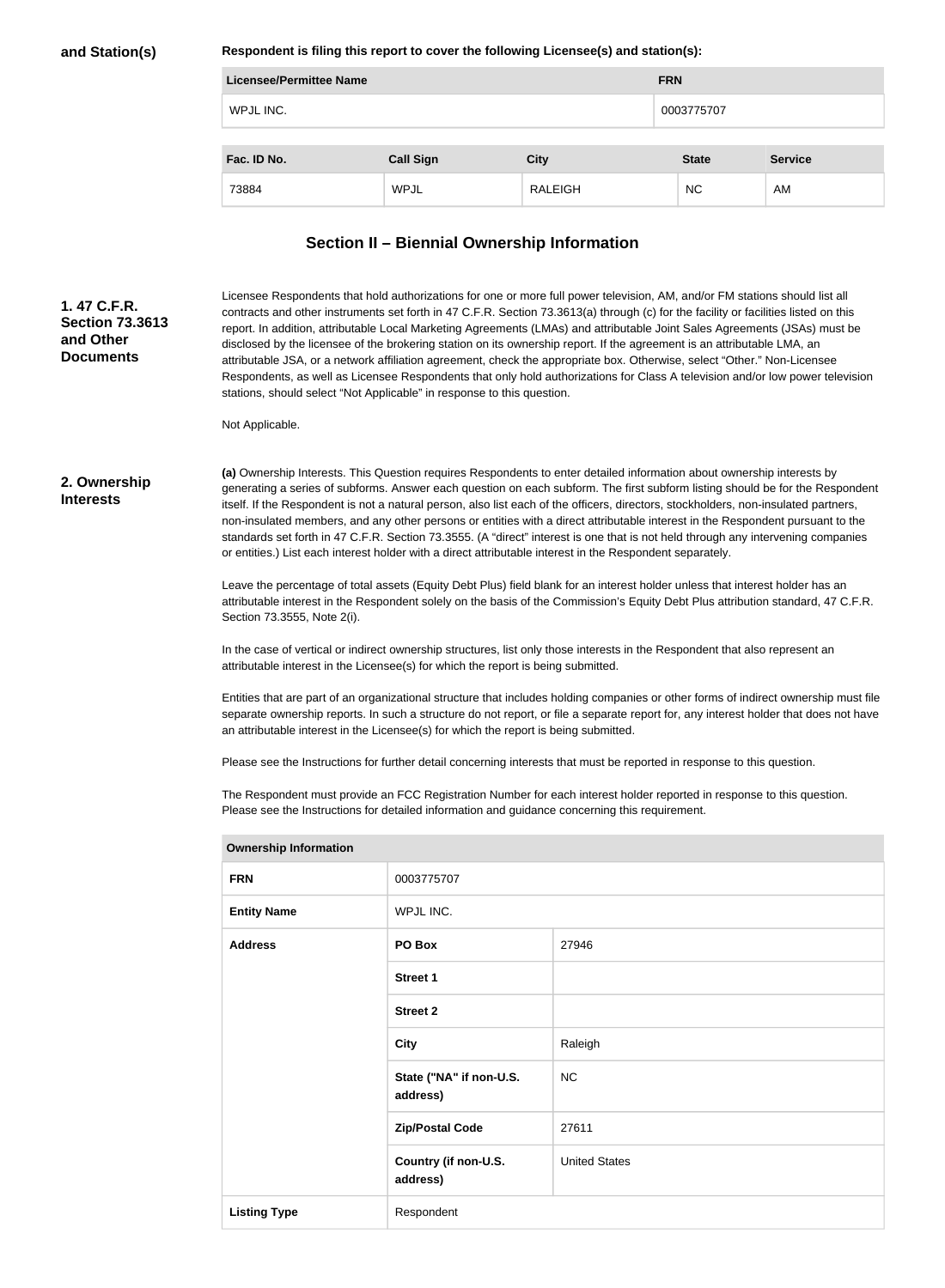| <b>Positional Interests</b><br>(check all that apply)   | Respondent                                                                           |                                                         |                             |  |  |
|---------------------------------------------------------|--------------------------------------------------------------------------------------|---------------------------------------------------------|-----------------------------|--|--|
| <b>Tribal Nation or Tribal</b><br><b>Entity</b>         |                                                                                      | Interest holder is not a Tribal nation or Tribal entity |                             |  |  |
| <b>Interest Percentages</b><br>(enter percentage values | Voting                                                                               | $0.0\%$                                                 | <b>Jointly Held?</b><br>No. |  |  |
| from 0.0 to 100.0)                                      | <b>Equity</b>                                                                        | $0.0\%$                                                 |                             |  |  |
|                                                         | <b>Total assets (Equity Debt</b><br>Plus)                                            | $0.0\%$                                                 |                             |  |  |
| that do not appear on this report?                      | Does interest holder have an attributable interest in one or more broadcast stations |                                                         | <b>Yes</b>                  |  |  |

| <b>FRN</b>                                            |                                           |                      |                      |
|-------------------------------------------------------|-------------------------------------------|----------------------|----------------------|
| <b>Name</b>                                           |                                           |                      |                      |
| <b>Address</b>                                        | PO Box                                    |                      |                      |
|                                                       | <b>Street 1</b>                           |                      |                      |
|                                                       | <b>Street 2</b>                           |                      |                      |
|                                                       | <b>City</b>                               |                      |                      |
|                                                       | State ("NA" if non-U.S.<br>address)       |                      |                      |
|                                                       | <b>Zip/Postal Code</b>                    |                      |                      |
|                                                       | Country (if non-U.S.<br>address)          | <b>United States</b> |                      |
| <b>Listing Type</b>                                   | Other Interest Holder                     |                      |                      |
| <b>Positional Interests</b><br>(check all that apply) |                                           |                      |                      |
| <b>Interest Percentages</b>                           | Voting                                    |                      | <b>Jointly Held?</b> |
| (enter percentage values<br>from 0.0 to 100.0)        | <b>Equity</b>                             |                      |                      |
|                                                       | <b>Total assets (Equity Debt</b><br>Plus) |                      |                      |

| (b) Respondent certifies that any interests, including equity, financial, or voting | Yes |
|-------------------------------------------------------------------------------------|-----|
| interests, not reported in this filing are non-attributable.                        |     |
| If "No," submit as an exhibit an explanation.                                       |     |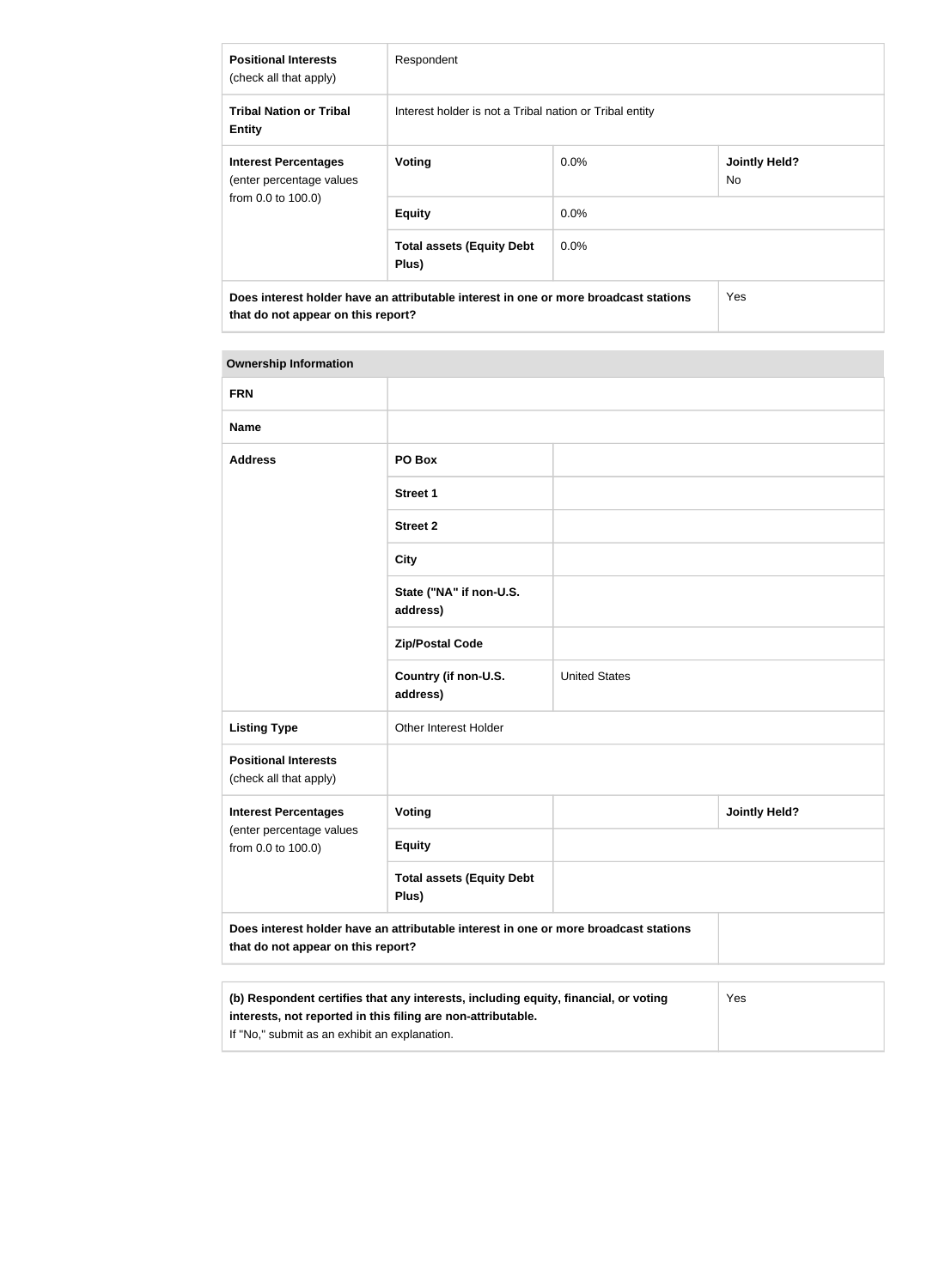| (c) Does the Respondent or any reported interest holder<br>hold an attributable interest in any newspaper entities in<br>the same market as any station for which this report is<br>filed, as defined in 47 C.F.R. Section 73.3555?                                                                                                                                                                                                                                                                                                                                                                                                              | No |
|--------------------------------------------------------------------------------------------------------------------------------------------------------------------------------------------------------------------------------------------------------------------------------------------------------------------------------------------------------------------------------------------------------------------------------------------------------------------------------------------------------------------------------------------------------------------------------------------------------------------------------------------------|----|
| If "Yes," provide information describing the interest(s), using<br>EITHER the subform OR the spreadsheet option below.<br>Respondents with a large number (50 or more) of entries to<br>submit should use the spreadsheet option.                                                                                                                                                                                                                                                                                                                                                                                                                |    |
| NOTE: Spreadsheets must be submitted in a special XML<br>Spreadsheet format with the appropriate structure that is<br>specified in the documentation. For instructions on how to<br>use the spreadsheet option to complete this question<br>(including templates to start with), please Click Here.                                                                                                                                                                                                                                                                                                                                              |    |
| If using the subform, leave the percentage of total assets<br>(Equity Debt Plus) field blank for an interest holder unless<br>that interest holder has an attributable interest in the<br>newspaper entity solely on the basis of the Commission's<br>Equity Debt Plus attribution standard, 47 C.F.R. Section<br>73.3555, Note 2(i). If using an XML Spreadsheet, enter "NA"<br>into the percentage of total assets (Equity Debt Plus) field<br>for an interest holder unless that interest holder has an<br>attributable interest in the newspaper entity solely on the<br>basis of the Commission's Equity Debt Plus attribution<br>standard. |    |
| The Respondent must provide an FCC Registration Number<br>for each interest holder reported in response to this<br>question. Please see the Instructions for detailed information<br>and guidance concerning this requirement.                                                                                                                                                                                                                                                                                                                                                                                                                   |    |

**(d) Are any of the individuals listed as an attributable interest holder in the Respondent married to each other or related to each other as parentchild or as siblings?** No

If "Yes," provide the following information for each such the relationship.

| (e) Is Respondent seeking an attribution exemption for any officer or director with<br>duties wholly unrelated to the Licensee(s)?                                                                                             | No. |
|--------------------------------------------------------------------------------------------------------------------------------------------------------------------------------------------------------------------------------|-----|
| If "Yes," complete the information in the required fields and submit an Exhibit fully describing<br>that individual's duties and responsibilities, and explaining why that individual should not be<br>attributed an interest. |     |

**3. Organizational Chart (Licensees Only)**

Attach a flowchart or similar document showing the Licensee's vertical ownership structure including the Licensee and all entities that have attributable interests in the Licensee. Licensees with a single parent entity may provide a brief explanatory textual Exhibit in lieu of a flowchart or similar document. Licensees without parent entities should so indicate in a textual Exhibit.

**Non-Licensee Respondents should select "N/A" in response to this question.**

President

## **Section III - Certification**